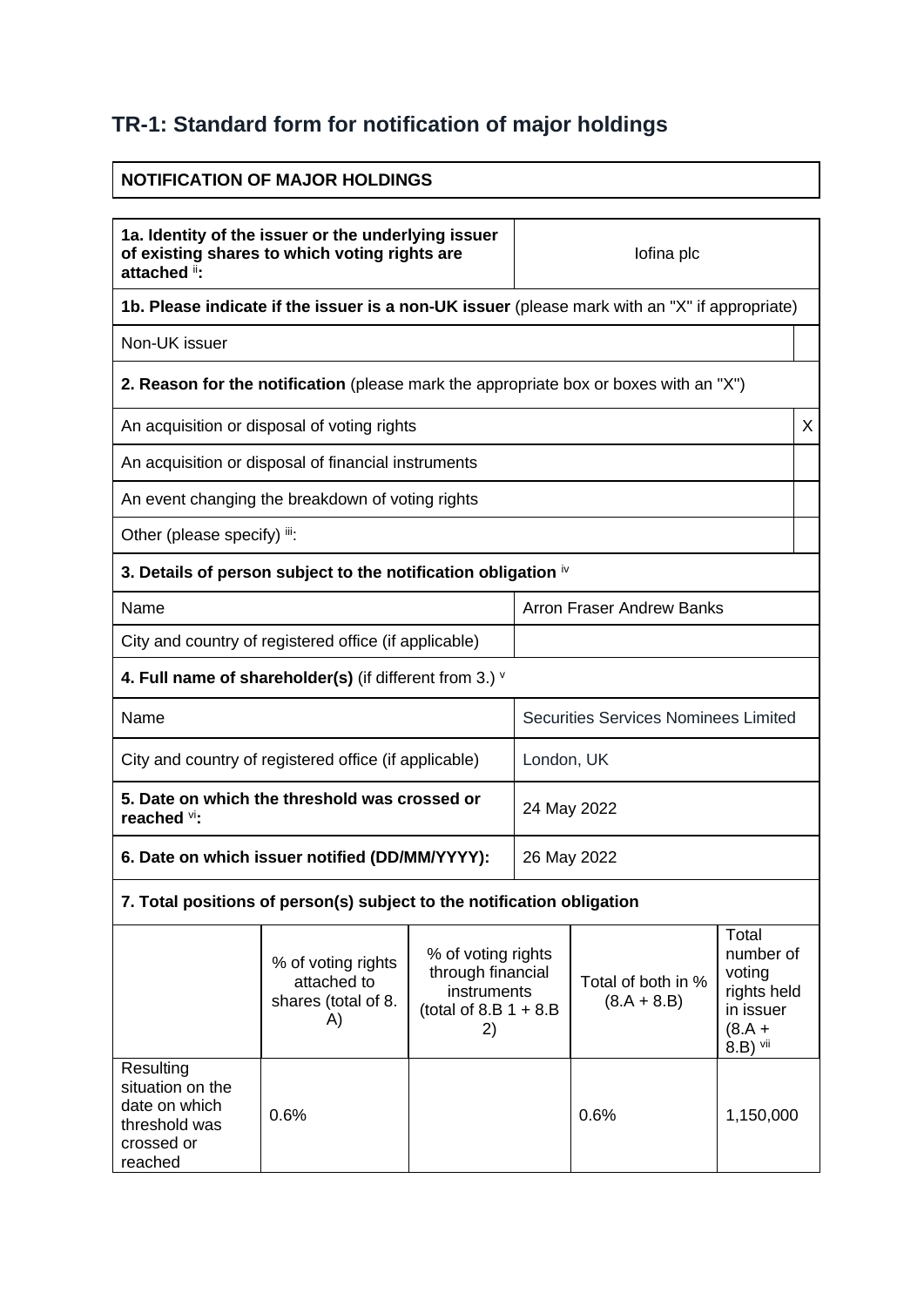| Position of                                 |       |       |  |
|---------------------------------------------|-------|-------|--|
| previous<br>notification (if<br>applicable) | 3.66% | 3.66% |  |

## **8. Notified details of the resulting situation on the date on which the threshold was crossed or reached** viii

| A: Voting rights attached to shares |                            |                           |                           |                               |
|-------------------------------------|----------------------------|---------------------------|---------------------------|-------------------------------|
| Class/type of<br>shares             | Number of voting rights ix |                           | % of voting rights        |                               |
| ISIN code (if<br>possible)          | <b>Direct</b><br>(DTR5.1)  | <b>Direct</b><br>(DTR5.1) | <b>Direct</b><br>(DTR5.1) | <b>Indirect</b><br>(DTR5.2.1) |
| GB00B2QL5C79                        |                            | 1,150,000                 |                           | 0.6%                          |
|                                     |                            |                           |                           |                               |
|                                     |                            |                           |                           |                               |
| <b>SUBTOTAL 8. A</b>                | 1,150,000                  |                           | 0.6%                      |                               |

| B 1: Financial Instruments according to DTR5.3.1R (1) (a) |                               |                                          |                                                                                                           |                       |
|-----------------------------------------------------------|-------------------------------|------------------------------------------|-----------------------------------------------------------------------------------------------------------|-----------------------|
| Type of<br>financial<br>instrument                        | <b>Expiration</b><br>date $x$ | Exercise/<br><b>Conversion Period xi</b> | <b>Number of voting</b><br>rights that may be<br>acquired if the<br>instrument is<br>exercised/converted. | % of voting<br>rights |
|                                                           |                               |                                          |                                                                                                           |                       |
|                                                           |                               |                                          |                                                                                                           |                       |
|                                                           |                               |                                          |                                                                                                           |                       |
|                                                           |                               | <b>SUBTOTAL 8. B 1</b>                   |                                                                                                           |                       |

| B 2: Financial Instruments with similar economic effect according to DTR5.3.1R (1) (b) |                               |                                                        |                                              |                                      |                       |
|----------------------------------------------------------------------------------------|-------------------------------|--------------------------------------------------------|----------------------------------------------|--------------------------------------|-----------------------|
| Type of<br>financial<br>instrument                                                     | <b>Expiration</b><br>date $x$ | Exercise/<br><b>Conversion</b><br>Period <sup>xi</sup> | <b>Physical or</b><br>cash<br>Settlement xii | <b>Number of</b><br>voting<br>rights | % of voting<br>rights |
|                                                                                        |                               |                                                        |                                              |                                      |                       |
|                                                                                        |                               |                                                        |                                              |                                      |                       |
|                                                                                        |                               |                                                        |                                              |                                      |                       |
|                                                                                        |                               |                                                        | <b>SUBTOTAL</b><br>8.B.2                     |                                      |                       |